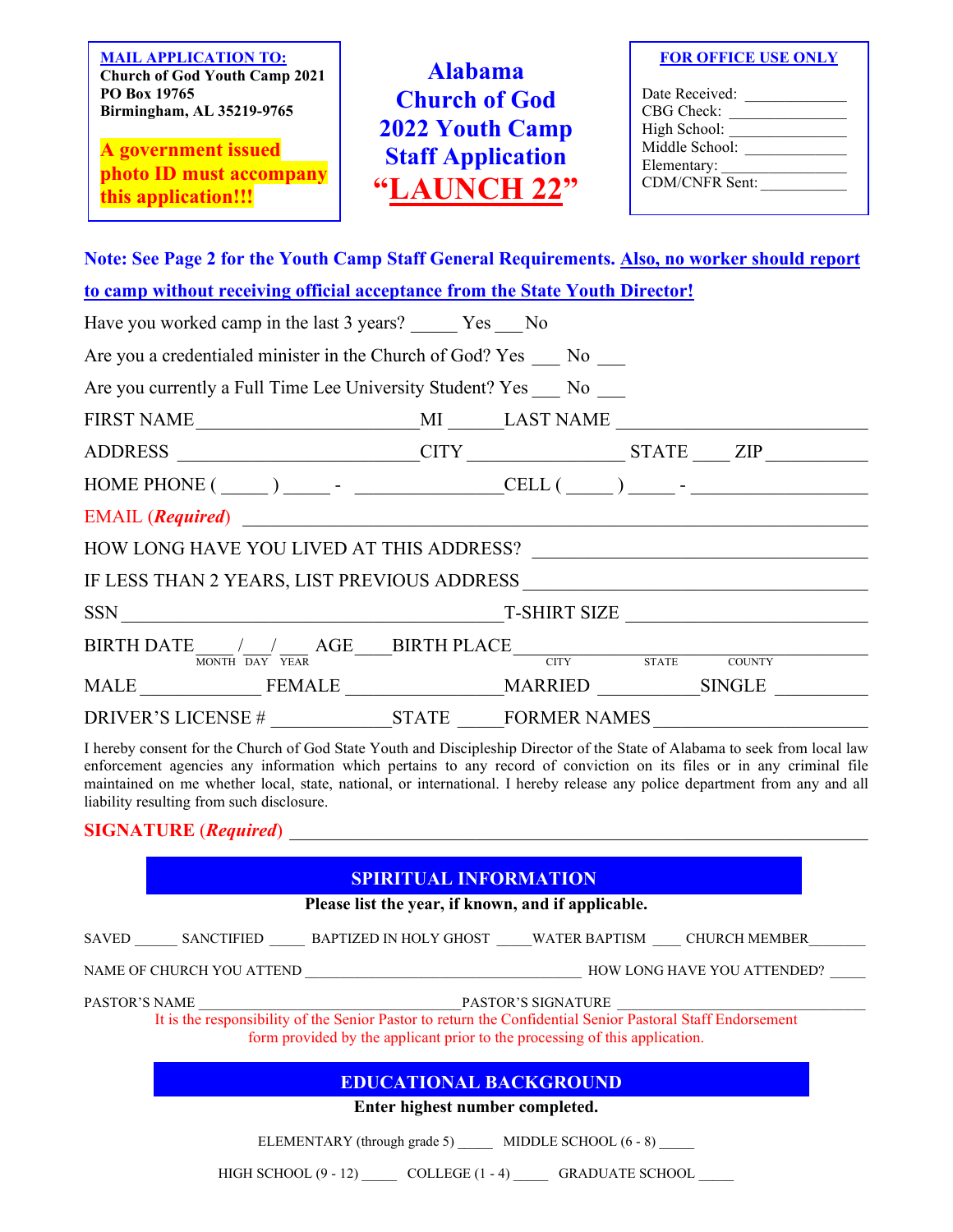Applicants are not required to provide information which is prohibited by Federal, State, or Local law. This application is given every consideration, but its receipt does not imply that the applicant has been accepted as a camp worker. Applicants are accepted on a "trial basis" and if, in the final judgment of the camp officials it is found that the applicant/staff worker is not adaptable to the assignment and cannot be reassigned, or that the information given has been misrepresented, the acceptance of this application can be terminated without cause or reason. In addition, investigation will be made as to your character, general reputation, personal characteristics, and adaptability to the particular position assigned. All applicants are required to undergo training and orientation provided by the State Youth and Discipleship Director's office and under the supervision of the State Youth and Discipleship Board.

### **GENERAL REQUIREMENTS FOR YOUTH CAMP STAFF**

- Must be at least 18 years old
- Must be born again
- Must be a regular attendee of your local church
- It is preferred that all counselors be at least 18 years old and baptized in the Holy Ghost.
- A limited number of teenagers, ages 16-17 may be accepted, but must attend their week of camp to be eligible to work young camps. Priority will be given to adult applicants.
- Must have the *Youth Camp 2021 Confidential Pastoral Staff Endorsement Form* submitted by your pastor

| Counselor             | Camp Store          | Nurse (RN, LPN, or EMT) |
|-----------------------|---------------------|-------------------------|
| Cafeteria/Dining Hall | Canteen             | Custodial               |
| Kitchen               | Maintenance         | Recreation              |
| Camp Safety Team      | Certified Lifeguard | Production              |

#### **CAMPS YOU WISH TO WORK (check all that apply)**

Older Teen Camp (Ages 15-18) June 13-17, 2022 Younger Teen Camp (Ages 12-14) June 20-24, 2022<br>Junior Camp (Ages 7-11) June 27-July 1, 2022

\_\_\_\_\_ Junior Camp (Ages 7-11) June 27-July 1, 2022

### **CHILDREN UNDER YOUTH CAMP AGE**

Due to limited space and to allow each staff member to fully devote their time and energy to their area of responsibility, we are unable to provide a nursery or child care. So, prior to your arrival at camp, please make other arrangements for the care of your children under camp age.

# **CHURCH INVOLVEMENT AND YOUTH CAMP INVOLVEMENT**

 $\mathcal{L}_\mathcal{L} = \mathcal{L}_\mathcal{L} = \mathcal{L}_\mathcal{L} = \mathcal{L}_\mathcal{L} = \mathcal{L}_\mathcal{L} = \mathcal{L}_\mathcal{L} = \mathcal{L}_\mathcal{L} = \mathcal{L}_\mathcal{L} = \mathcal{L}_\mathcal{L} = \mathcal{L}_\mathcal{L} = \mathcal{L}_\mathcal{L} = \mathcal{L}_\mathcal{L} = \mathcal{L}_\mathcal{L} = \mathcal{L}_\mathcal{L} = \mathcal{L}_\mathcal{L} = \mathcal{L}_\mathcal{L} = \mathcal{L}_\mathcal{L}$  $\mathcal{L}_\mathcal{L} = \mathcal{L}_\mathcal{L} = \mathcal{L}_\mathcal{L} = \mathcal{L}_\mathcal{L} = \mathcal{L}_\mathcal{L} = \mathcal{L}_\mathcal{L} = \mathcal{L}_\mathcal{L} = \mathcal{L}_\mathcal{L} = \mathcal{L}_\mathcal{L} = \mathcal{L}_\mathcal{L} = \mathcal{L}_\mathcal{L} = \mathcal{L}_\mathcal{L} = \mathcal{L}_\mathcal{L} = \mathcal{L}_\mathcal{L} = \mathcal{L}_\mathcal{L} = \mathcal{L}_\mathcal{L} = \mathcal{L}_\mathcal{L}$  $\mathcal{L}_\mathcal{L} = \mathcal{L}_\mathcal{L} = \mathcal{L}_\mathcal{L} = \mathcal{L}_\mathcal{L} = \mathcal{L}_\mathcal{L} = \mathcal{L}_\mathcal{L} = \mathcal{L}_\mathcal{L} = \mathcal{L}_\mathcal{L} = \mathcal{L}_\mathcal{L} = \mathcal{L}_\mathcal{L} = \mathcal{L}_\mathcal{L} = \mathcal{L}_\mathcal{L} = \mathcal{L}_\mathcal{L} = \mathcal{L}_\mathcal{L} = \mathcal{L}_\mathcal{L} = \mathcal{L}_\mathcal{L} = \mathcal{L}_\mathcal{L}$ 

List all previous church work involving youth/children (list each organization's name/address, type of work performed, and dates).

What made you decide to work camp this year? What part of the camp position/work do you most look forward to? What years have you worked camp? Doing what?

 $\mathcal{L}_\mathcal{L} = \mathcal{L}_\mathcal{L} = \mathcal{L}_\mathcal{L} = \mathcal{L}_\mathcal{L} = \mathcal{L}_\mathcal{L} = \mathcal{L}_\mathcal{L} = \mathcal{L}_\mathcal{L} = \mathcal{L}_\mathcal{L} = \mathcal{L}_\mathcal{L} = \mathcal{L}_\mathcal{L} = \mathcal{L}_\mathcal{L} = \mathcal{L}_\mathcal{L} = \mathcal{L}_\mathcal{L} = \mathcal{L}_\mathcal{L} = \mathcal{L}_\mathcal{L} = \mathcal{L}_\mathcal{L} = \mathcal{L}_\mathcal{L}$  $\_$  ,  $\_$  ,  $\_$  ,  $\_$  ,  $\_$  ,  $\_$  ,  $\_$  ,  $\_$  ,  $\_$  ,  $\_$  ,  $\_$  ,  $\_$  ,  $\_$  ,  $\_$  ,  $\_$  ,  $\_$  ,  $\_$  ,  $\_$  ,  $\_$  ,  $\_$  ,  $\_$  ,  $\_$  ,  $\_$  ,  $\_$  ,  $\_$  ,  $\_$  ,  $\_$  ,  $\_$  ,  $\_$  ,  $\_$  ,  $\_$  ,  $\_$  ,  $\_$  ,  $\_$  ,  $\_$  ,  $\_$  ,  $\_$  ,

|                      |             | What area of camp electives would you like to help lead? | <b>Community Service</b> | Video                |
|----------------------|-------------|----------------------------------------------------------|--------------------------|----------------------|
| Sound                | Lighting    | Drama                                                    | <b>CPR</b> Certification | Camp News            |
| Culinary             | Arts/Crafts | Camp Radio                                               | Sidewalk Chalk           | Disc Golf            |
| Water Aerobics/Girls |             | Music                                                    | Photography              | <b>Hunter Safety</b> |

List other suggestions that are age relevant: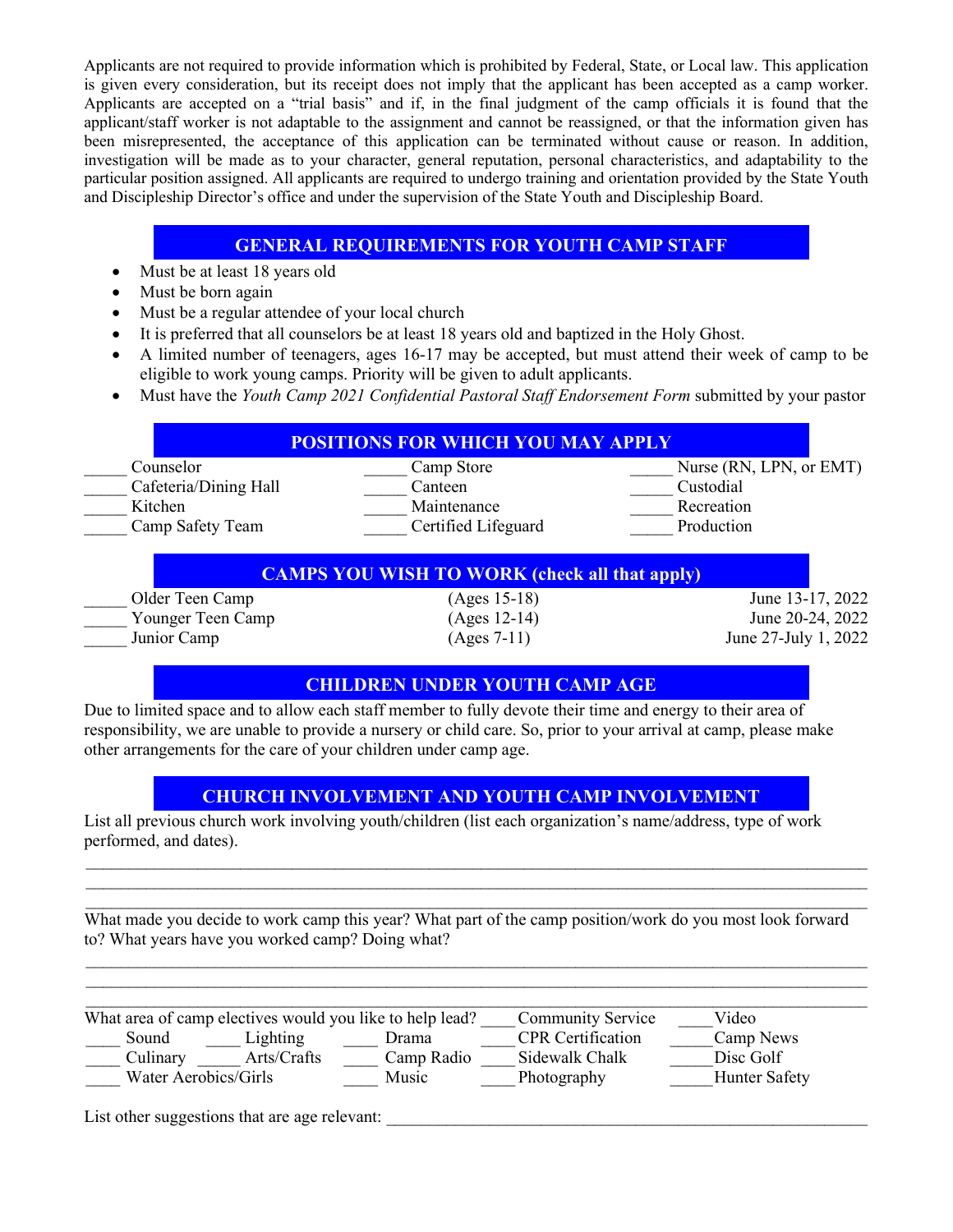#### **PERSONAL INFORMATION AND BACKGROUND**

- 1. Have you ever been charged, arrested, convicted of, or pleaded guilty to any crime? Yes No If yes, would you be willing to discuss this matter with a pastor or ministry leader? Yes \_\_\_\_ No \_\_\_\_
- 2. Have you ever been accused, charged, or alleged to have committed any act of neglecting, abusing, or molesting a child or youth? Yes No If yes, would you be willing to discuss this matter with a pastor or ministry leader? Yes No
- Have you ever been a victim of abuse (verbal, physical, or sexual)? Yes \_\_\_\_\_ No \_ If you prefer, you may discuss this answer with a pastor or ministry leader. Answering "Yes" or leaving it unanswered would not automatically disqualify you from the privilege of working in any ministry capacity. However, you may be asked to clarify your response.
- 4. Have you ever been involved in homosexual activities? Yes \_\_\_\_ No \_\_ If yes, would you be willing to discuss this matter with a pastor or ministry leader? Yes \_\_\_\_ No \_\_\_\_
- 5. Have you ever been accused, charged, or alleged to have committed a theft? Yes No have committed a theft? If yes, would you be willing to discuss this matter with a pastor or ministry leader? Yes \_\_\_\_ No \_\_\_\_
- 6. Are you addicted to prescription drugs? Yes \_\_\_\_ No \_\_\_\_
- 7. Do you use tobacco in any form? Yes \_\_\_\_ No \_\_\_\_
- 8. Do you drink alcoholic beverages, including social drinking? Yes No
- 9. Do you take illegal drugs? Yes \_\_\_\_ No \_\_\_\_
- 10. Do you have problems sleeping? Yes No
- 11. Do you have recurring nightmares or sleep disturbances? Yes No \_\_\_\_\_ No \_\_\_\_\_
- 12. Do you have a history of use of pornographic materials? Yes No \_\_\_\_\_ No \_\_\_\_\_
- 13. Have you been charged with moving traffic violations within the last 5 years? Yes \_\_\_\_ No \_\_\_\_ If so, when and why? \_\_\_\_\_\_\_\_\_\_\_\_\_\_\_\_\_\_\_\_\_\_\_\_\_

 $\mathcal{L}_\text{max}$  , and the set of the set of the set of the set of the set of the set of the set of the set of the set of the set of the set of the set of the set of the set of the set of the set of the set of the set of the  $\mathcal{L}_\text{max}$  , and the set of the set of the set of the set of the set of the set of the set of the set of the set of the set of the set of the set of the set of the set of the set of the set of the set of the set of the

- 14. Has your driver's license ever been revoked or suspended? Yes \_\_\_\_ No \_\_\_\_ If so, when and why? \_\_\_\_\_\_\_\_\_\_\_\_\_\_\_\_\_\_\_\_\_\_\_\_\_
- 15. Are you presently employed? Yes \_\_\_\_ No \_\_\_\_ If so, where?  $\qquad \qquad$ Job Description \_\_\_\_\_\_\_\_\_\_\_\_\_\_\_\_\_\_\_\_\_\_\_\_\_\_\_\_\_\_ How long?
- 16. May we contact your employer? Yes \_\_\_\_ No \_\_\_\_ Supervisor's Name Phone ( \_\_\_\_\_ ) \_\_\_\_\_\_\_\_ - \_\_\_\_\_\_\_\_\_\_\_\_\_\_\_\_\_\_\_\_
- 17. List any physical limitations that need to be considered in your placement, if accepted.
- 18. Are you presently under a doctor's care for any  $a$ ilments? Yes  $\_\_\_\$  No  $\_\_\_\$  If yes, list.
- 19. List any medications

\_\_\_\_\_\_\_\_\_\_\_\_\_\_\_\_\_\_\_\_\_\_\_\_\_\_\_\_\_\_\_\_\_\_\_\_\_\_\_\_\_\_\_

- 20. Reason for medications
- 21. Allergies and Reactions
- 22. Do you carry any personal medical insurance?  $Yes \_\_No \_\_$ Company

| Policy #                               |  |
|----------------------------------------|--|
| Group $#$                              |  |
| List any preauthorization requirements |  |

\_\_\_\_\_\_\_\_\_\_\_\_\_\_\_\_\_\_\_\_\_\_\_\_\_\_\_\_\_\_\_\_\_\_\_\_\_\_\_\_\_\_\_

23. Physician's Name Phone  $(\_\_)$   $\_\_$  -

The answers to the above questions are correct to the best of my ability.

#### *Your Signature (Required)*

Round the clock medical care is provided and secondary insurance coverage is available for those accidents which sometimes occur to our staff and campers.

If you are under the age of 18, please have your parent(s) or guardian(s) sign this medical release and fill in the proper insurance information.

*In the event that my child, \_\_\_\_\_\_\_\_\_\_\_\_\_\_\_\_\_\_\_\_\_, needs emergency medical attention, I hereby give my consent for the officials of the camp to seek such medical assistance. I further understand that the camp will make every attempt to notify me of such action as soon as possible.*

Emergency Contact Number:  $($ 

\_\_\_\_\_\_\_\_\_\_\_\_\_\_\_\_\_\_\_\_\_\_\_\_\_\_\_\_\_\_\_\_\_\_\_\_\_\_\_\_\_\_\_\_\_\_ *Parent(s) or Guardian(s) Signature (Required)*

\_\_\_\_\_\_\_\_\_\_\_\_\_\_\_\_\_\_\_\_\_\_\_\_\_\_\_\_\_\_\_\_\_\_\_\_\_\_\_\_\_\_\_\_\_\_ *Date*

**All questions must be answered prior to processing your application.**

> **Please note that all information given will be strictly confidential.**

**Thank you for your assistance***.*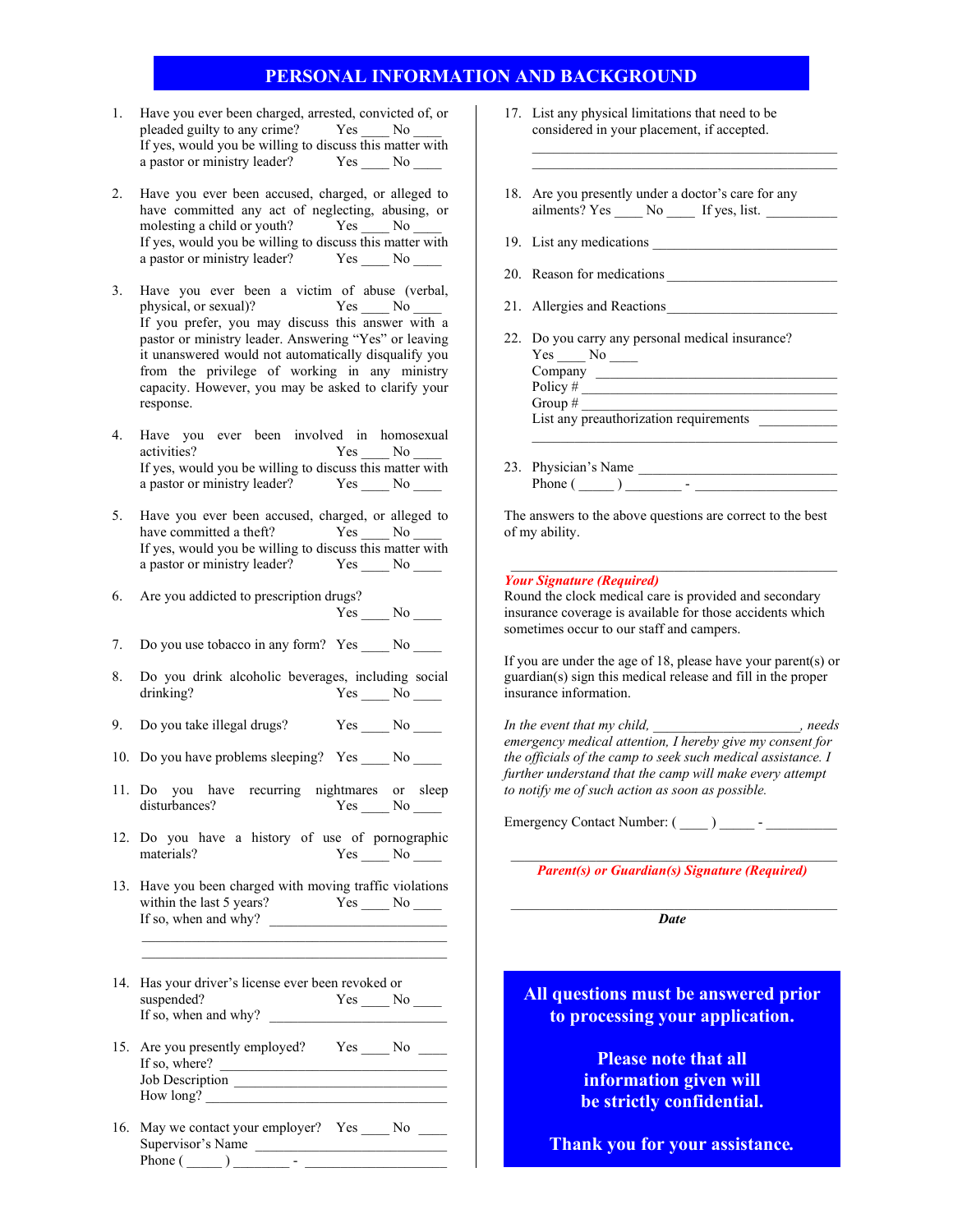# **IF YOU ARE APPLYING FOR A COUNSELOR POSITION**

1. Will your child be a camper the same week you will work? Yes Left ves do you want your child to be in your cabin? If yes, do you want your child to be in your cabin?

| $\epsilon$ s | No |
|--------------|----|
| es           | No |
| $\epsilon$ s | No |

2. Will campers from your church be in your camp? Y If yes, should they be placed in your cabin? Yes No

### **PERSONAL REFERENCES**

| <b>NAME</b>              | <b>NAME</b>              |
|--------------------------|--------------------------|
| <b>ADDRESS</b>           | <b>ADDRESS</b>           |
| <b>PHONE</b>             | <b>PHONE</b>             |
| $\overline{\phantom{0}}$ | $\overline{\phantom{0}}$ |

# **STATEMENT OF RESERVATION**

While no one is rejected to work or attend Church of God youth camps on the basis of race, color, or creed, the State Youth and Discipleship Director and State Youth and Discipleship Board does reserve the right to accept or reject any application for volunteer work at Church of God youth camps after reviewing of said application reveals that the services of the applicant would or would not be in the best interest and success of the camp.

# **APPLICANT'S STATEMENT**

The information contained in this application is correct to the best of my knowledge. I authorize any references or churches listed in this application to give you any information (including opinions) that they have regarding my character and fitness for youth camp work. In consideration of the receipt and evaluation of this application by the Church of God, I hereby release to any individual, church, youth organization, charity, employer, reference, or any other person or organization, including record custodians, both collectively and individually, from any and all liability for damages of whatever kind or nature which may at this time result to me, my heirs or family, on account of compliance or any attempts to comply with this authorization. I waive any right that I have to inspect information provided about me by any person or organization identified by me in this application.

Should my application be accepted, I agree to be bound by the bylaws and policies of the Church of God and to refrain from any unscriptural conduct in the performance of my services on behalf of the church. I also agree to participate in the training and enhancement programs provided by the State Youth and Discipleship Director's Office in preparation of my participation this summer. *(The place and time for this meeting will be in your confirmation letter and is MANDATORY for all workers!)* I understand that campers are not to arrive before checkin at 1:00 PM. Therefore, I will make every effort to secure another person to bring our campers so I can give my full attention to the Orientation meeting. Furthermore, I will not leave camp until my responsibilities are completed on the last day of camp.

I have carefully read the foregoing release and know the contents thereof and I sign this release on my own free act. This is a legally binding agreement which I have read and understand.

*Applicant's Signature Witness Signature* 

 $\_$  , and the set of the set of the set of the set of the set of the set of the set of the set of the set of the set of the set of the set of the set of the set of the set of the set of the set of the set of the set of th

 $\mathcal{L}_\text{max}$  , and the contribution of the contribution of the contribution of the contribution of the contribution of the contribution of the contribution of the contribution of the contribution of the contribution of t *Date Date* 

Email: youthsec@alacoghq.org 0ffice Phone: 205.942.2090 x3 Website: [www.alacoghq.org](http://www.alacoghq.org/)